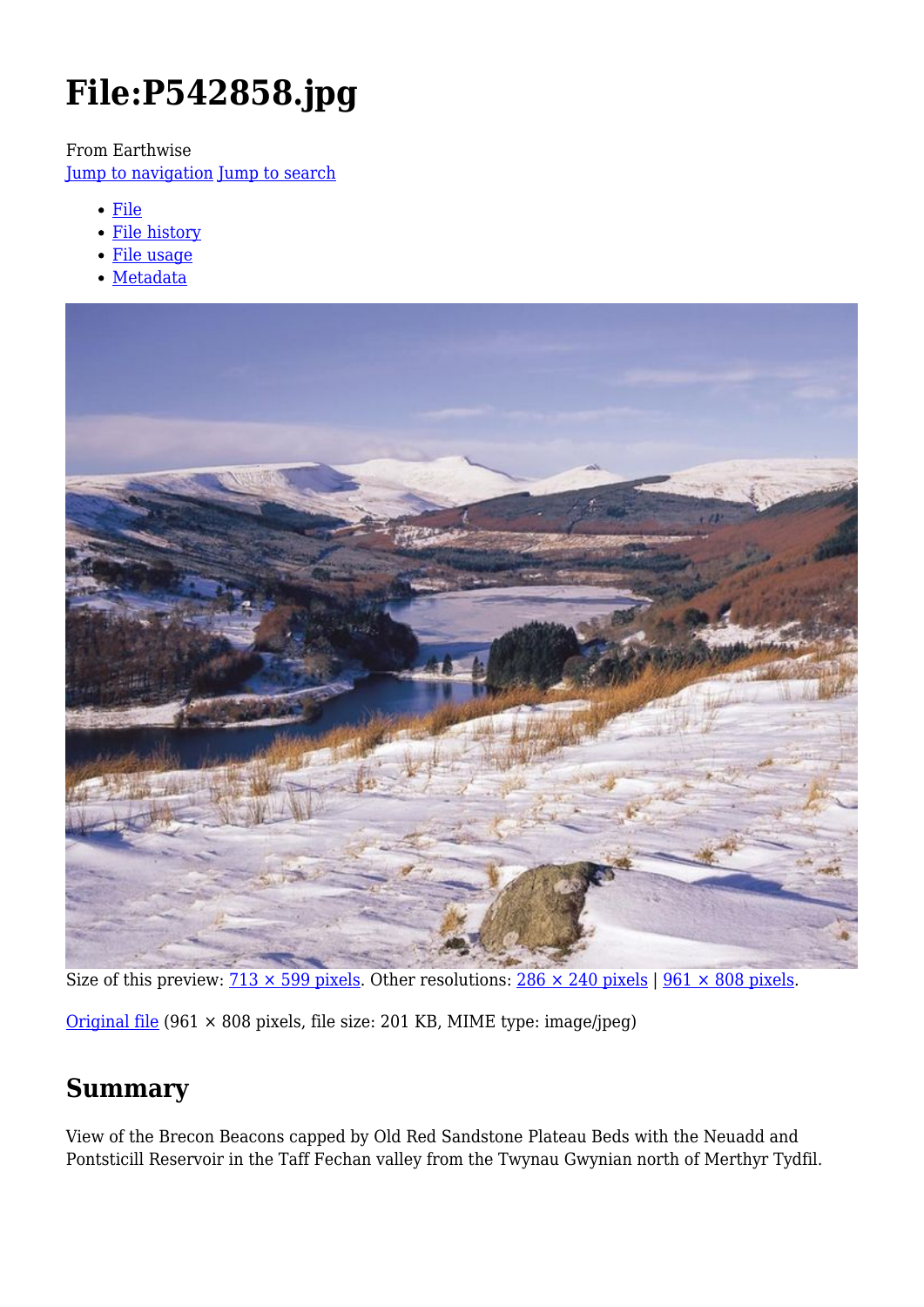# **Licensing**

Download of 1000 x 1000 pixel images is free for all non-commercial use - all we ask in return is for you to acknowledge BGS when using our images. Click our Terms and Conditions link below for information on acknowledgement text, and to find out about using our images commercially.

#### **Copyright**

The images featured on this site unless otherwise indicated are copyright material of the Natural Environment Research Council (NERC), of which the British Geological Survey is a component body. The British Geological Survey encourages the use of its material in promoting geological and environmental sciences. The images may be reproduced free of charge for any non-commercial use in any format or medium provided they are reproduced accurately and not used in a misleading or derogatory context. Where any images on this site are being republished or copied to others, the source of the material must be identified and the copyright status acknowledged. The permission to reproduce NERC protected material does not extend to any images on this site which are identified as being the copyright of a third party. Authorisation to reproduce such material must be obtained from the copyright holders concerned.

#### **Non-commercial Use**

Use of the images downloaded from this site and reproduced digitally or otherwise may only be used for non-commercial purposes, which are:-

- Private study or research for a non-commercial purpose
- Education for teaching, preparation and examination purposes

When using the images please credit 'British Geological Survey' and include the catalogue reference ('P Number') of the item to allow others to access the original image or document. Noncommercial users of the images from this site are restricted to downloading no more than 30 images, without seeking further permission from [enquiries@bgs.ac.uk](mailto:enquiries@bgs.ac.uk)

#### **Commercial Use**

For commercial use of these images for which higher resolution images are available, individual permissions and/or licences arrangements should be agreed by contacting [enquiries@bgs.ac.uk](mailto:enquiries@bgs.ac.uk) Commercial use will include publications in books (including educational books), newspapers, journals, magazines, CDs and DVDs, etc, where a cover charge is applied; broadcasts on TV, film and theatre; and display in trade fairs, galleries, etc. If you are in doubt as to whether your intended use is commercial, please contact [enquiries@bgs.ac.uk](mailto:enquiries@bgs.ac.uk)

#### **Warranty**

Use of the images downloaded from this site is at the users own risk. NERC gives no warranty as to the quality of the images or the medium on which they are provided or their suitability for any use.

# **File history**

Click on a date/time to view the file as it appeared at that time.

| Date/Time                         | <b>Thumbnail</b> | <b>Dimensions</b>              | <b>User</b> | <b>Comment</b>                                                                                                                                                                                                                  |
|-----------------------------------|------------------|--------------------------------|-------------|---------------------------------------------------------------------------------------------------------------------------------------------------------------------------------------------------------------------------------|
| current <u>15:40, 19 May 2014</u> |                  | $961 \times 808$<br>$(201$ KB) | contribs)   | View of the Brecon<br>Beacons capped by Old<br>Red Sandstone Plateau<br>$Dbk (talk   Beds with the Neuadd)$<br>and Pontsticill Reservoir<br>in the Taff Fechan valley<br>from the Twynau<br>Gwynian north of<br>Merthyr Tydfil. |

You cannot overwrite this file.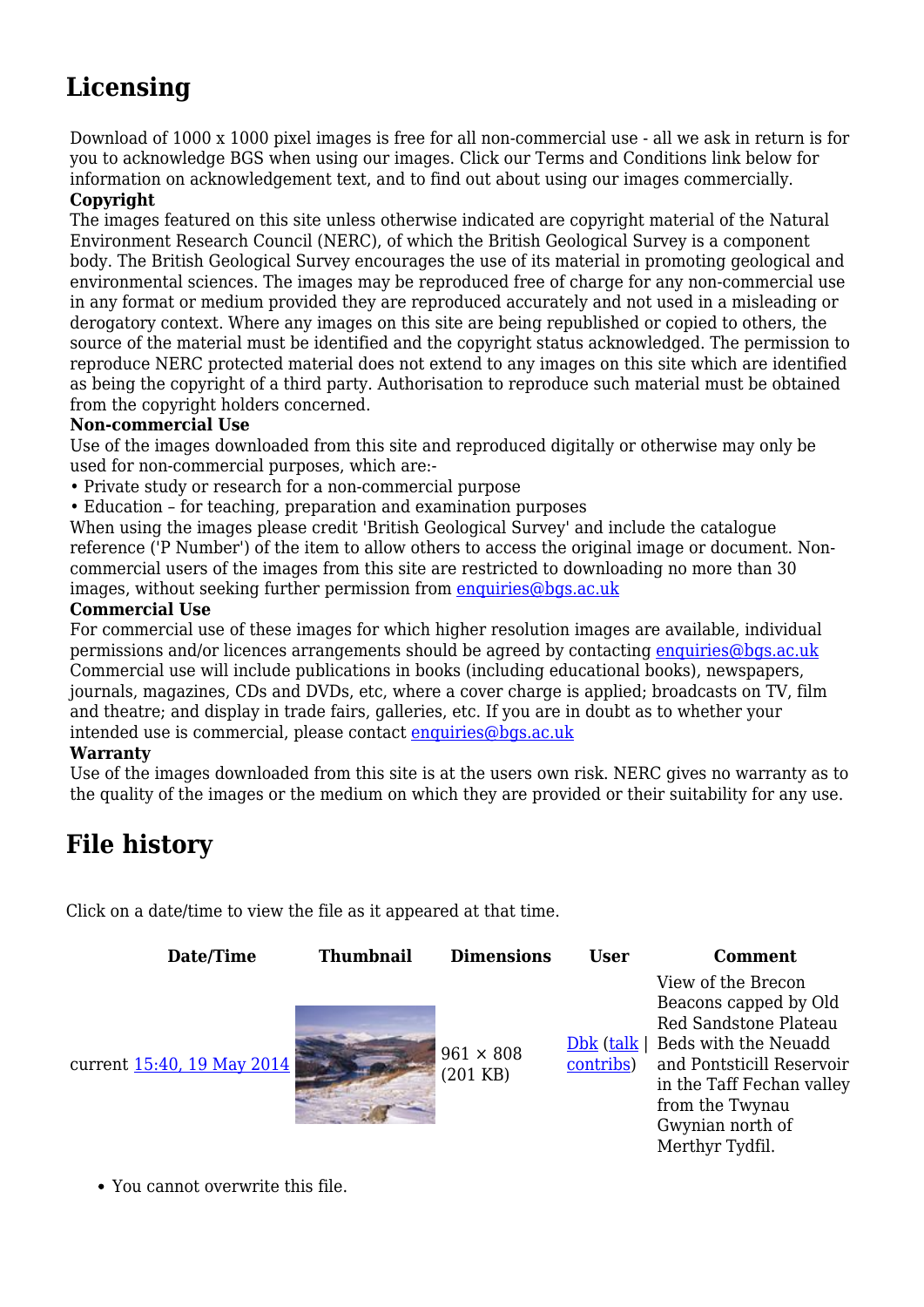# **File usage**

The following page links to this file:

[Hydrogeology of Wales: The Old Red Sandstone aquifer](http://earthwise.bgs.ac.uk/index.php/Hydrogeology_of_Wales:_The_Old_Red_Sandstone_aquifer)

# **Metadata**

This file contains additional information, probably added from the digital camera or scanner used to create or digitise it.

If the file has been modified from its original state, some details may not fully reflect the modified file.

#### **JPEG file comment** GB9873.tif

Retrieved from ['http://earthwise.bgs.ac.uk/index.php?title=File:P542858.jpg&oldid=3657](http://earthwise.bgs.ac.uk/index.php?title=File:P542858.jpg&oldid=3657)'

# **Navigation menu**

# **Personal tools**

- Not logged in
- [Talk](http://earthwise.bgs.ac.uk/index.php/Special:MyTalk)
- [Contributions](http://earthwise.bgs.ac.uk/index.php/Special:MyContributions)
- [Log in](http://earthwise.bgs.ac.uk/index.php?title=Special:UserLogin&returnto=File%3AP542858.jpg&returntoquery=action%3Dmpdf)
- [Request account](http://earthwise.bgs.ac.uk/index.php/Special:RequestAccount)

### **Namespaces**

- [File](http://earthwise.bgs.ac.uk/index.php/File:P542858.jpg)
- [Discussion](http://earthwise.bgs.ac.uk/index.php?title=File_talk:P542858.jpg&action=edit&redlink=1)

 $\overline{\phantom{a}}$ 

### **Variants**

### **Views**

- [Read](http://earthwise.bgs.ac.uk/index.php?title=File:P542858.jpg&stable=1)
- [Pending changes](http://earthwise.bgs.ac.uk/index.php?title=File:P542858.jpg&stable=0&redirect=no)
- [View source](http://earthwise.bgs.ac.uk/index.php?title=File:P542858.jpg&action=edit)
- [View history](http://earthwise.bgs.ac.uk/index.php?title=File:P542858.jpg&action=history)
- [PDF Export](http://earthwise.bgs.ac.uk/index.php?title=File:P542858.jpg&action=mpdf)

 $\Box$